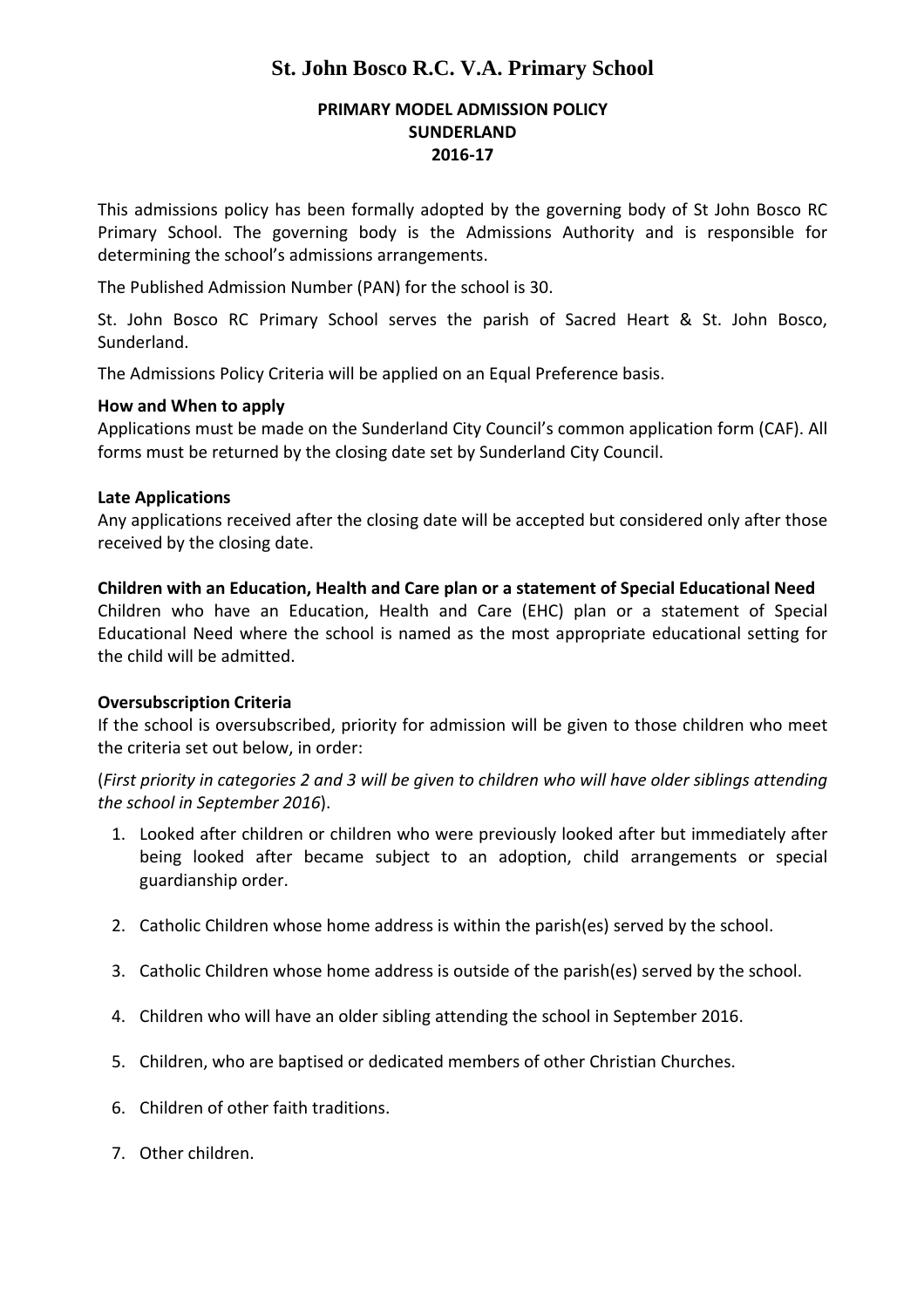#### **ADDITIONAL NOTES**

#### **1. Definition of Catholic**

Children who have been baptised as Catholics or have been formally received into the Catholic Church.

All applicants seeking admission under criteria 2 or 3 must provide evidence that the child has been baptised as a Catholic or has been received into the Catholic Church. A baptismal certificate or a letter from their priest confirming their baptism or reception into the Catholic Church will suffice.

## **2. Definition of a Looked After Child**

A **looked after child** is a child who is (a) in the care of a Local Authority or (b) being provided with accommodation by a local authority in the exercise of their social services functions (see the definition in section 22 (1) of the Children Act 1989):

An **adoption order** is an order under section 46 of the Adoption and Children Act 2002.

A **child arrangements order** is an order outlining the arrangements as to the person with whom the child will live under section 8 of the Children Act 1989.

A **special guardianship order** is an order appointing one or more individuals to be a child's special guardian or guardians.

#### **3. Definition of Sibling**

Sibling refers to brother or sister and includes half sibling, adopted sibling, foster sibling, step sibling or the child of the parent/carer's partner where the child for whom the school place is sought is living in the same family unit at the same address as that sibling.

#### **4. Churches Together in England**

If applicants are seeking admission under criteria 5, they must provide a baptismal certificate or a letter confirming their church membership from their minister or faith leader.

#### **5. Children of Other Faiths**

If applicants are seeking admission under criteria 6, they must provide a letter of support to confirm their faith membership from their minister or faith leader.

#### **6. Tie‐breaker**

Places will be offered on the basis of distance from the centre of the home address to the main entrance of the school with priority being given to those living closet to the school. Distance is measured by the shortest safest walking distance, using a geographical information system (GIS).